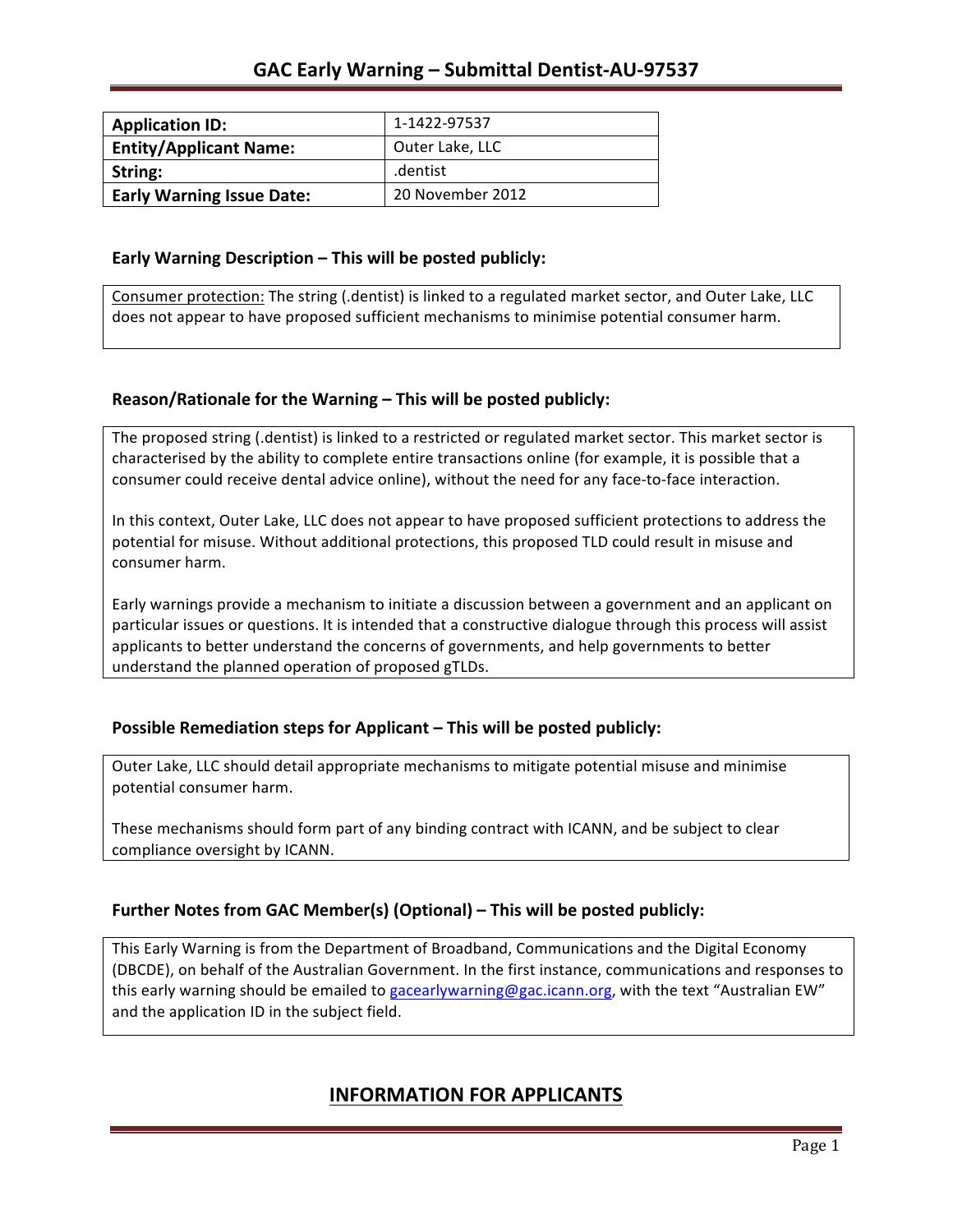# **About GAC Early Warning**

The GAC Early Warning is a notice only. It is not a formal objection, nor does it directly lead to a process that can result in rejection of the application. However, a GAC Early Warning should be taken seriously as it raises the likelihood that the application could be the subject of GAC Advice on New gTLDs or of a formal objection at a later stage in the process. Refer to section 1.1.2.4 of the Applicant Guidebook (http://newgtlds.icann.org/en/applicants/agb) for more information on GAC Early Warning.

## **Instructions if you receive the Early Warning**

**ICANN** strongly encourages you work with relevant parties as soon as possible to address the concerns **voiced in the GAC Early Warning.** 

### **Asking questions about your GAC Early Warning**

If you have questions or need clarification about your GAC Early Warning, please contact gacearlywarning@gac.icann.org. As highlighted above, ICANN strongly encourages you to contact gacearlywarning@gac.icann.org as soon as practicable regarding the issues identified in the Early Warning. 

#### **Continuing with your application**

If you choose to continue with the application, then the "Applicant's Response" section below should be completed. In this section, you should notify the GAC of intended actions, including the expected completion date. This completed form should then be sent to gacearlywarning@gac.icann.org. If your remediation steps involve submitting requests for changes to your application, see the change request process at http://newgtlds.icann.org/en/applicants/customer-service/change-requests.

In the absence of a response, ICANN will continue to process the application as submitted.

#### **Withdrawing your application**

If you choose to withdraw your application within the 21-day window to be eligible for a refund of 80% of the evaluation fee (USD 148,000), please follow the withdrawal process published at http://newgtlds.icann.org/en/applicants/customer-service/withdrawal-refund. Note that an application can still be withdrawn after the 21-day time period; however, the available refund amount is reduced. See section 1.5 of the Applicant Guidebook.

```
For questions please contact: gacearlywarning@gac.icann.org
```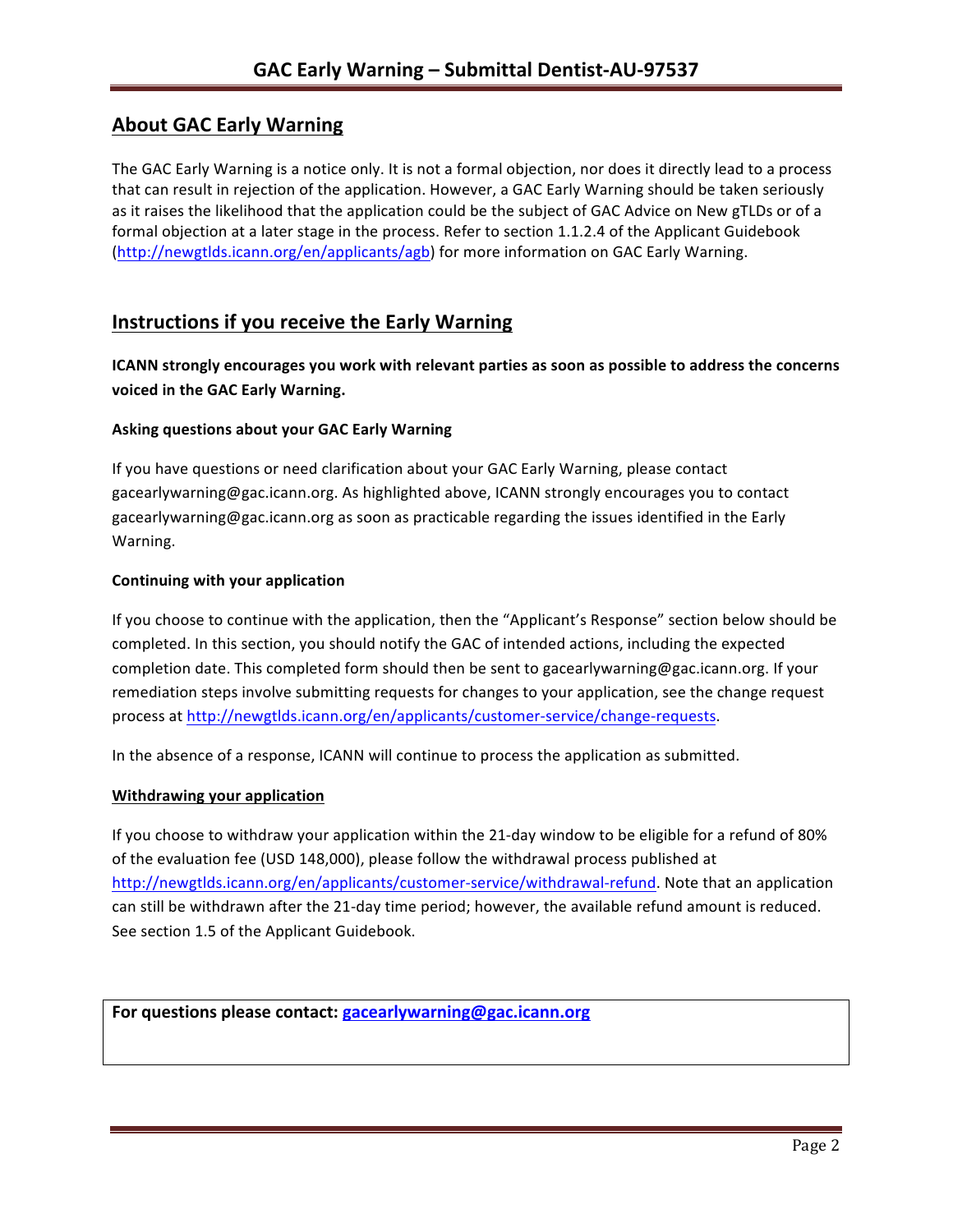**Applicant Response:**